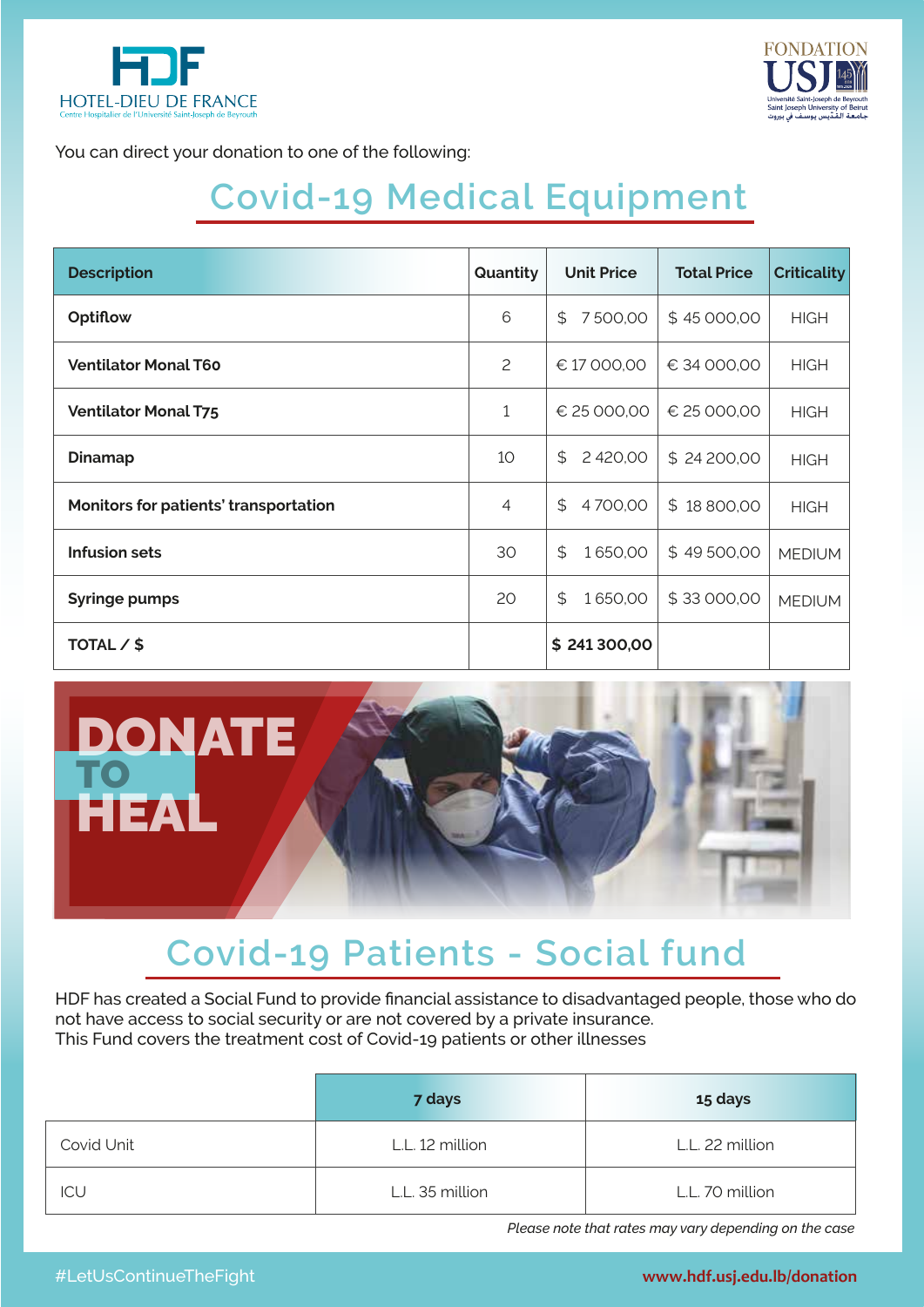



## **Covid-19 Medical Supplies**

| <b>Description</b>                   | Quantity |         | $U.P.$ \$ | $T.P.$ \$ | <b>CRITICALITY</b> |
|--------------------------------------|----------|---------|-----------|-----------|--------------------|
| Small nitrile exam gloves            | 3500     | Box/100 | 18        | 63000     | <b>HIGH</b>        |
| Medium nitrile exam gloves           | 4000     | Box/100 | 18        | 72000     | <b>HIGH</b>        |
| Large nitrile exam gloves            | 2500     | Box/100 | 18        | 45000     | <b>HIGH</b>        |
| Small latex powder-free exam gloves  | 5000     | Box/100 | 15        | 75000     | <b>HIGH</b>        |
| Medium latex powder-free exam gloves | 5000     | Box/100 | 15        | 75000     | <b>HIGH</b>        |
| Large latex powder-free exam gloves  | 2000     | Box/100 | 15        | 30000     | <b>HIGH</b>        |
| TOTAL / \$                           |          |         |           | 360000    |                    |

| <b>Description</b>             | <b>Reference</b> | <b>Brand</b>         | Quantity | <b>Price</b> | <b>TOTAL</b> | <b>CRITICALITY</b> |
|--------------------------------|------------------|----------------------|----------|--------------|--------------|--------------------|
| N95 masks                      | <b>PM2.5</b>     | 5 LAYERS PM2.5       | 15000    | \$1,00       | \$15 000,00  | <b>HIGH</b>        |
| 3M masks                       | 1870             | 3M                   | 15000    | \$5,50       | \$82500,00   | <b>HIGH</b>        |
| Halyard masks                  | 46727            | <b>KIMBERLY</b>      | 15000    | \$0,40       | \$6000,00    | <b>MEDIUM</b>      |
| 3ply masks -<br>Approved       |                  | 3PLY                 | 15000    | \$0,07       | \$1050,00    | <b>MEDIUM</b>      |
| Vacutainer Tube 5ml            | 367955           | <b>BD VACUTAINER</b> | 25000    | \$0,12       | \$3000,00    | <b>HIGH</b>        |
| Vacutainer<br>Citrate Tube     | 367562           | <b>BD VACUTAINER</b> | 25000    | \$0.13       | \$3250,00    | <b>HIGH</b>        |
| Vacutainer<br><b>EDTA Tube</b> | 368860           | <b>BD VACUNAITER</b> | 25000    | \$0,11       | \$2750,00    | <b>HIGH</b>        |
| Needle holder                  | 364815           | <b>BD VACUTAINER</b> | 20000    | $$ -$        | $$ -$        | <b>HIGH</b>        |
| Kit<br>for plasmapheresis 1    | LDPWPP,997CF-E   | <b>HAEMONOTICS</b>   | 500      | \$215,00     | \$107500,00  | <b>HIGH</b>        |
| Kit<br>for plasmapheresis 2    | LDPRBCUPP,949FF  | <b>HAEMONOTICS</b>   | 500      | \$250,00     | \$125 000,00 | <b>HIGH</b>        |
| TOTAL / \$                     |                  |                      |          |              | \$346 050,00 |                    |